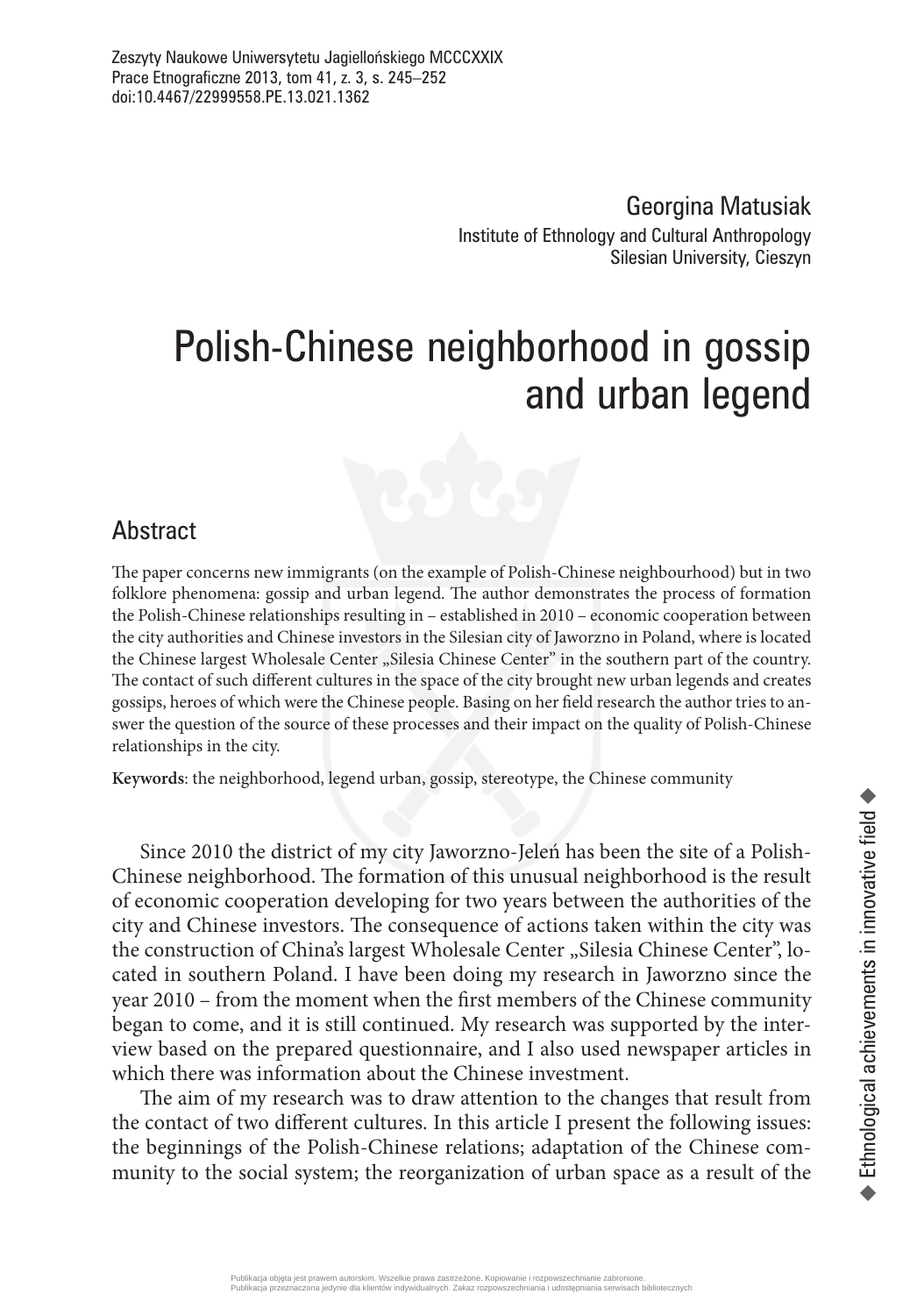Chinese investment; the development of the relationship through the creation of urban legends. In my paper I am focusing primarily on the mutual neighbour relations between the Polish and Chinese. I was looking for the factors, that have shaped these relationships. I wanted to show common ground where two different groups are living together distinguishes different appearance, language, culture, religion, social norms, etc., and I think it had a significant impact on the development and quality of the neighbourhood. Before presenting what I have observed during my field research, I would like to present the characteristics of the city of Jaworzno-Jeleń and its neighborhood, which became the center of China's industry and culture. Jaworzno is a city with county rights located in the eastern part of the province of Silesia, on the border of Upper Silesia and Małopolska. It is located in the south of Poland and inhabited by almost 100 thousand residents. Jaworzno received city rights in 1901, but the origins of the town's history dates back to the turn of the twelfth and thirteenth century. The location of the city and coal mining, which started in 1767, was important for its development. The establishment of coal mines and zinc smelters led to the inflow of local people looking for work. With the development of industrial and craft companies the number of inhabitants steadily increased. The modern image of the city is the result of administrative reforms carried out after 1945, when the smaller municipalities and villages were included in the original precinct of the city. The Chinese chose one of the districts of the city for their investment − Jeleń. They opted for this choice because of the location of Jeleń and favorable price of the investment area.

Jeleń has been Jaworzno's district since 1977. It is located in the southern part of the city on the river Przemsza. In the past it was a separate village. The first historical information about Jeleń comes from about 1242. In 1958 Jeleń received the status of the housing and in 1973 municipal rights as a part of the former Chrzanowski County. Residents of the district are the local community, which share a common territory, social interactions, and psychological ties. Currently, the district is inhabited by 4 thousand residents. According to the residents, they form the urban-rural community. The sense of identity is affected by the fact that before changing the territorial limits of Jaworzno, Jeleń was a village and from 1973 to 1977 had city rights. To this day in Jeleń there are farms and others rural forms of life. Among inhabitants neighbour help and exchange is still strongly developed (Zawistowski 1996: 51−130).

In 2002 in the district government create Municipal Economic Activity Zone under the name of "The Jeleń Knot" (GSAG). On nearly twenty acres of municipal land there were formed plots of land in the immediate vicinity of A4 motorway Katowice-Cracow. The investment area located in GSAG won the national competition called "The Golden Land 2007" as the best prepared Silesian place for a productive investment in 2007. In the first auction of the four investment lands only one was sold. The investor was a company from China.

The company acquired the property with an area of  $27,593$  m<sup>2</sup> for the amount of 2,778,542.00 zloty net. The signing of the notarial deed took place on 28 May 2009 (*"Grunty na medal" ponownie na sprzedaż*). The opening of the first hall of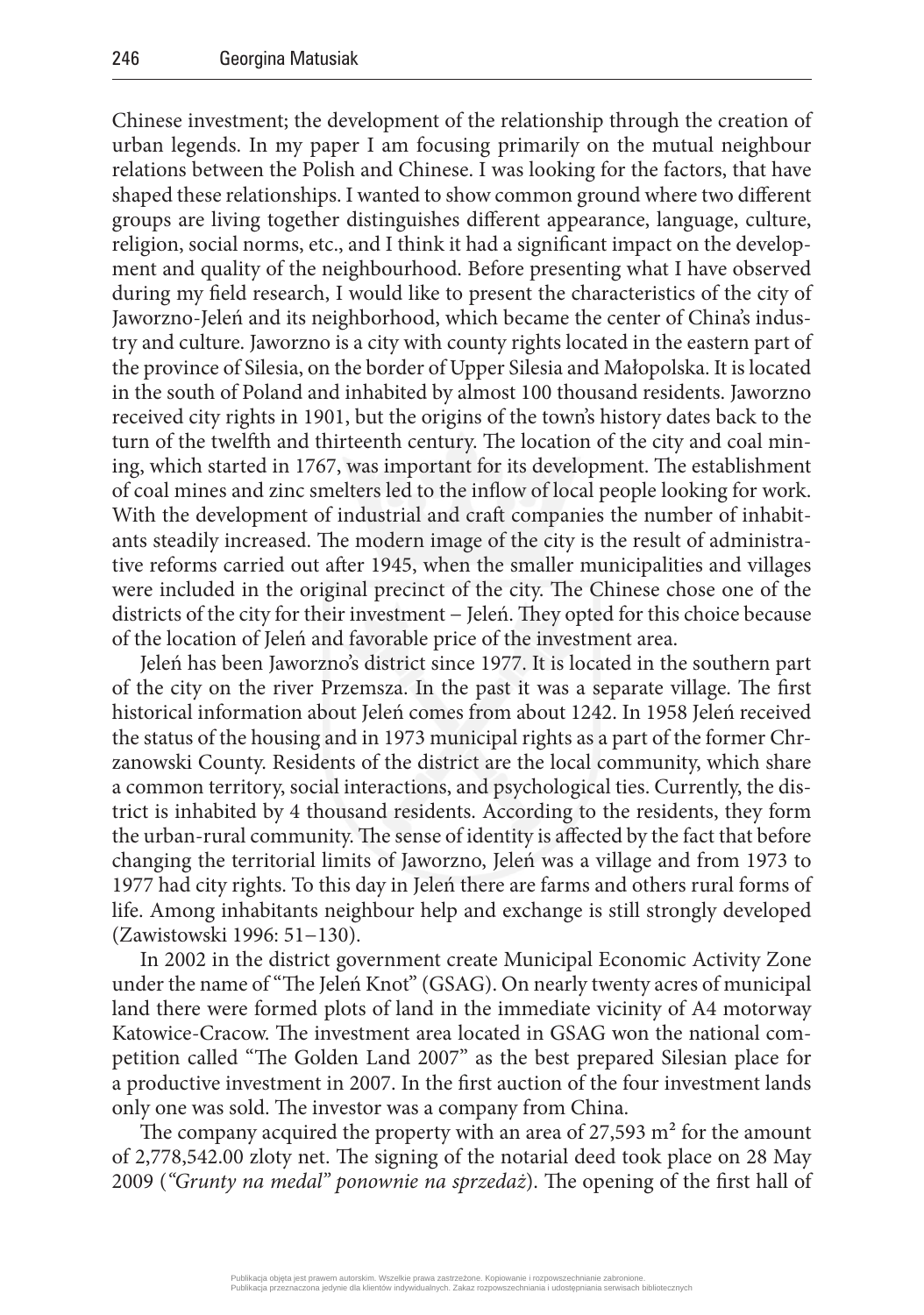the Silesia Chinese Center Poland International Trade Center, "Silesia Chinese Center" was on 28 July 2010. In the area of 30 thousand square meters there are localized 160 of commercial stalls, administration offices and dining. Less than three months after the opening of the first hall, the construction of another investment was started. On November 12, 2010 in the presence of the city council, guests and residents of Jaworzno, the second hall complex was opened. The ribbon-cutting ceremony took place exactly at 9.58, because it is a happy time in China, which symbolize prosperity.

The newly opened hall covers an area of 80 thousand square meters and has more than 300 outlets and storage rooms. The Presidents of the companies estimate that the Centre, in which spots have over 200 companies, is visited approximately by 3,000 clients daily. The investment company "Silesia Chinese Center" plans to create in Jeleń, within next few years, the largest wholesale center in southern Poland. There are plans to build an additional 3 halls, which will have a total space of 1000 commercial stalls and storage facilities with total area of 28 hectares. Also, in the area there will be other firms, including banks, restaurants, coffee shops and exchange offices (SCC). Mayor of Jaworzno – Mr. Paweł Silbert sees contact with the company "Silesia Chinese Center" as an opportunity to promote the city and to create new jobs for residents.

In the two halls there were employed about 200 people from Jaworzno. It is expected that in next few years, after the construction of additional 3 halls, the company "Silesia Chinese Center" will become a major employer in the area, providing approximately 2 thousand new jobs. In response to the new market employment, Labour Office of Jaworzno organized a course that includes training in vending, connected with a course of the Chinese language at a basic level. Its knowledge is not obligatory while applying for a job, but gives a chance for better employment and getting promotion. Within further cooperation and strengthening of the Polish-Chinese contacts, local authorities of Jaworzno, a month after the opening of the first hall "Silesia Chinese Center", established a partnership with the Chinese city of Yiwu, known as the largest distribution center for small commodities. The United Nations, the World Bank and other international organizations have recognized the center of Yiwu as the biggest of its kind in the world. The result of that action was official invitation of the President of Jaworzno to the Chinese International Tourism Trade Fair, which was hosted by Yiwu. After his return the President emphasized in the local press that the visit to China helped deepen the understanding of Chinese politics, economic, legal, and cultural. A major goal, according to the President, is to create mutual respect and recognition of further fruitful communication and collaboration (*Prezydent i radni jadą do Chin*).

The next step was to invite representatives of the city Yiwu to Poland and sign the partnership agreement during the visit. The meeting was to exchange views on educational solutions. However, the most important issue was to determine the rules of student exchange between schools in the two cities, which is an opportunity for the students from Polish and Chinese schools to get to know different cultures (*Goście z Chin w Jaworznie*). Also, efforts have been taken to extend the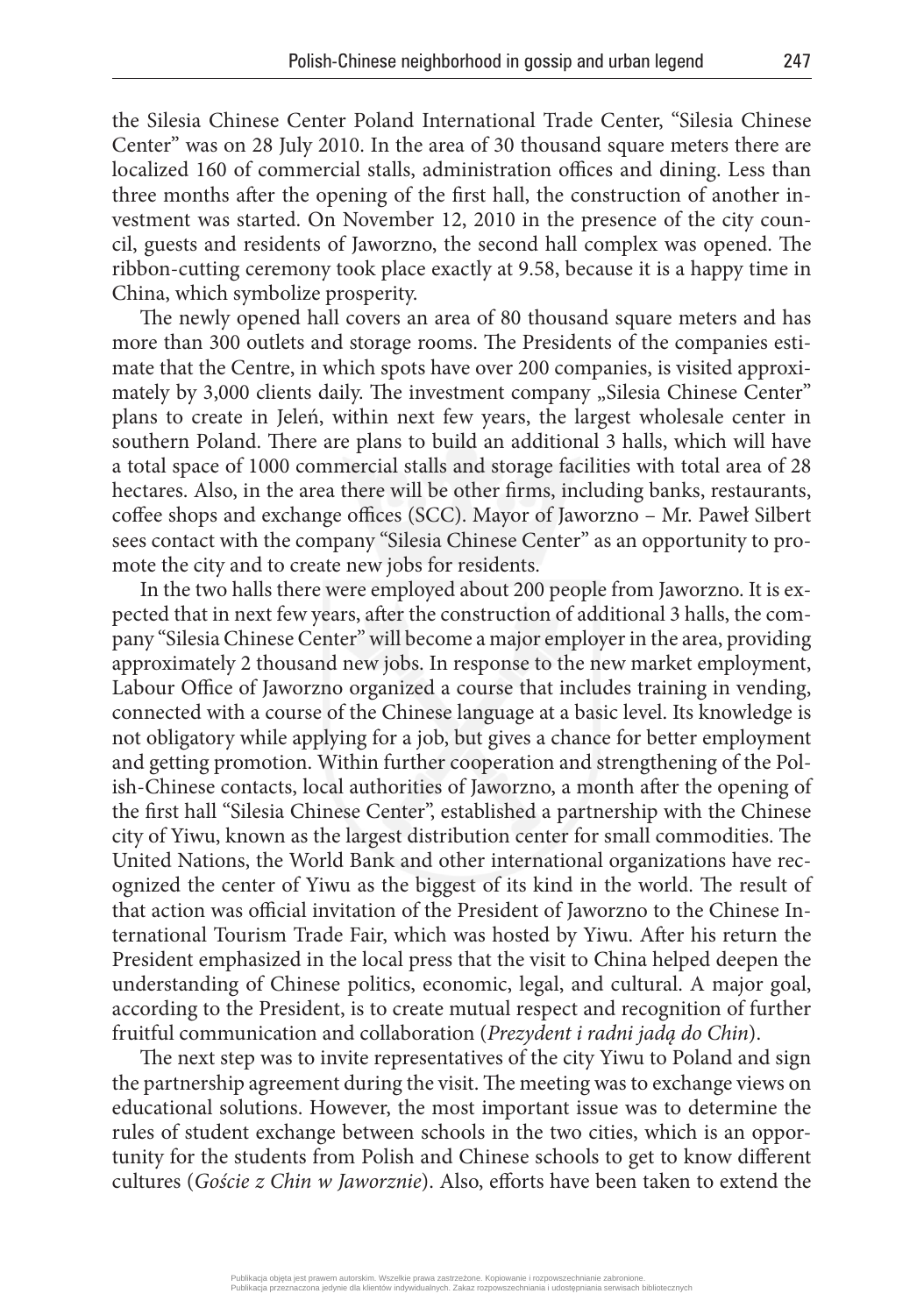integration of these two nations. Among them should be mentioned a concert of a Chinese soprano singer, organized by the Society of Friends of Jaworzno. This concert, as a sign of a choice for a place to live and do business by the Chinese, was not without response from the residents of the city for whom it was a whole new experience. The emergence of a group of the representatives of the Chinese have its impact on the entire city, but in varying degrees. Directly it affects the Jeleń area and its population. The construction of the complex of halls significantly changed the appearance of the neighborhood and its former character. The location of the Chinese companies in Jaworzno-Jeleń resulted in greater awareness of the district, not only by the other inhabitants of the city, but also by the visitors who uses the services of "Silesia Chinese Center".

In my research I have used the information from the local press and web portals. I noted that the whole situation is assessed both positively and negatively. The president of the city assures the residents of the Polish-Chinese friendship. However, the comments on the websites are different from the assurances of the president. For me, it was the starting point for further research. I talked to the residents of the district who had direct contact with the Chinese.

The first Chinese neighbors began to come down to the district before the construction of the hall. The first contact of the Chinese with the local community started from searching house to rent. At the beginning, only a few Chinese families settled in the Jeleń district. Currently, the Chinese community is about 500 people. The appearance of the representatives of different culture in the area, initially provoked astonishment among the people. For them it was a new and unknown experience. For the first time, the local community came into contact with people beyond their well-known social group. Relying on Ryszard Kapuscinski, it can be said that it was a bilateral meeting with radically different Other. Kapuscinski says in his lectures that the term Other is used in different contexts and different meanings. To illustrate the differences in gender, religion, nationality (Kapuściński 2006: 9).

In a colloquial language, the inhabitants of Jeleń define newly arrived immigrants as "the others, different", highlighting both physical appearance and mental differences. The contact of these two such distinct groups did not remain neutral. The fact that the Chinese community have moved in to the district caused resident's extreme reactions. Both negative and positive. Among them the inhabitants mention: the desire to get to know the representatives of a new culture with which people have not had direct contact. However, these were isolated incidents. In the comments of the inhabitants mainly dominated: anxiety and fear of the new people influx. One of the consequences of the emergence of the new neighbors was the disturbance of the existing harmony and order in the district. To the Chinese moving to Jaworzno meant adapting to a different social system.

The new situation carried with the visible consequences. The beginnings of the two communities living together in one area were not easy. The first barrier that limited contact of the two groups was the language. At the beginning no one among the Chinese group knew the Polish language, even at a very basic level.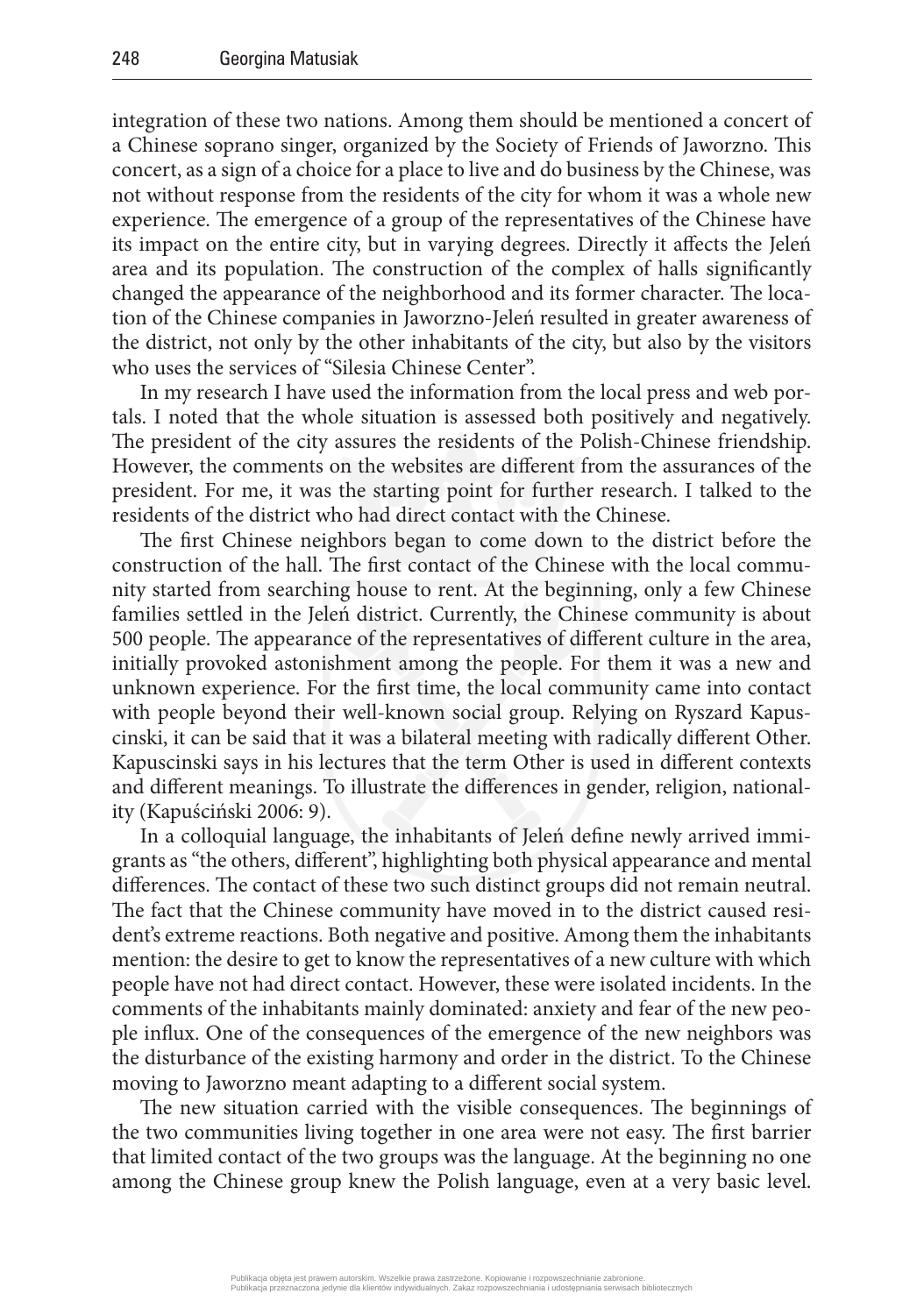The Chinese housing tenants mentioned that they appeared with the cardboard plates saying "look flat". Translators were rather rare and only appeared at official meetings. After the police inspection in a local store, the information written in Chinese appeared indicating a ban for alcohol and cigarettes sale to juvenile. But after a short time, the signs were taken down because the date of birth in the Chinese identity card was written in Chinese, making it impossible to read for the Polish shop employees. Lack of knowledge of the Chinese language was one of the elements that had an impact on the quality of neighborhood. The communication between the Polish and the Chinese was limited only to formal issues such as: work, the use of a medical clinic, shopping. In such situations, the Chinese were accompanied by a person who knew the Polish language. Misunderstanding also led to frequent conflicts.

After two years from the appearance of the first Chinese immigrants, the language is no longer a significant obstacles for both sides, at least at a basic level, and the people can communicate with each other. Opinions of the Jeleń inhabitants about the Chinese, since their move in 2010, have changed radically. At first, the Polish were afraid of contact with a new social group, but in these mutual relations they saw opportunities for economic benefit like jobs and profits from renting flats.

The interviews I carried out have shown that for the local community the encounter with a different culture was most difficult. The same situation applies to the Chinese. However, not only was the language a problem. After some time it turned out to be the least significant difficulty. The cultural differences concern matters which make the mutual contact difficult, but not significantly affect the nature of the relationship between the Polish and Chinese such as lack of the food products known to the Chinese in local shops. The differences appear in situations which can lead to astonishment, opposition, the violation of the prevailing order or even to conflict. The difficulty for the Polish workers is a 7 day working week. In the first hall, which is now the warehouse common, working week was 6-day long, with a free Tuesday.

Approval of a different system of values and norms also have influenced the Polish-Chinese relationships. Chinese employers are reluctant to employ women who smoke, because in China a smoking woman loses men's respect and is associated with a prostitute. Unacceptable to the Chinese is violating the taboo of flesh in the form of kisses and hugs in public, which the Polish do not socially stigmatized. The residents who choose to rent flats to the Chinese are now retreating from their earlier offers accusing the Chinese people of neglect and the destruction of homes, also loud behavior at night. The complaints made by the residents of Jeleń about their new neighbors included objections that they do not respect the social norms accepted by the Polish. According to them, the Chinese, not the Polish, should adopt to the prevailing rules.

An interesting phenomenon that arose at the time of contact between the two communities, was the emergence of rumors taking the character of urban legends. Which was the result of ignorance of Chinese culture and draw on their knowledge of the stereotypes, which are not always truthful. The most frequently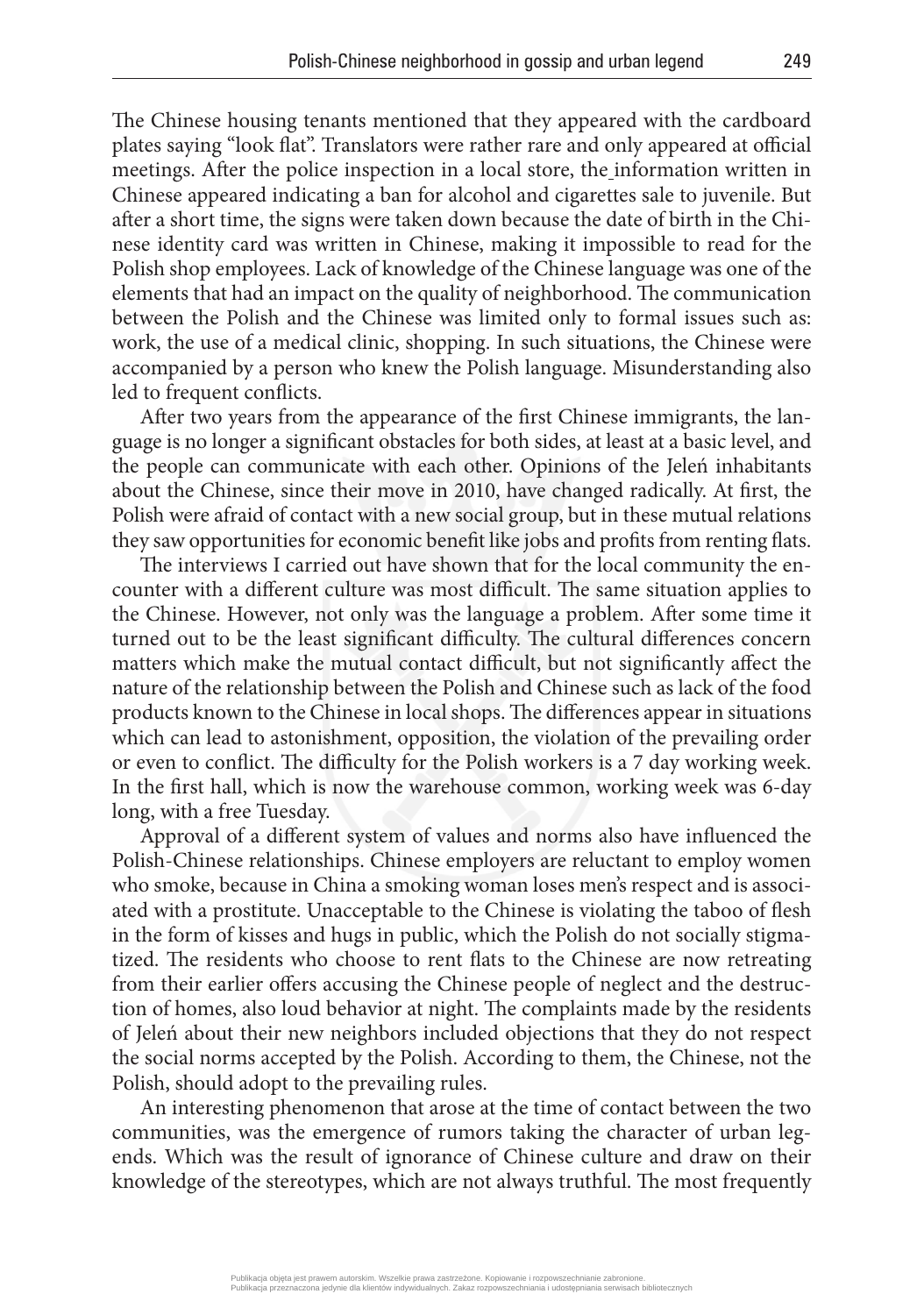repeated stereotype was a belief that Chinese eat pets. Among the inhabitants jokes about the disappearance of homeless dogs and cats began to circulate. As well as warning against eating in a Chinese restaurant. As noted by Dionisiusz Czubala, urban legends are short messages about attractive events that force you to react immediately. They are related to quasi-authentic cases but have no author, they are popular, have many versions and are focused on oral transmission (Czubala 2005: 5). But most of all, inhabitants of Jaworzno are worried that the Chinese culture supersede their own culture. A frequently repeated rumor concerns plans to purchase another land by the Chinese. This would mean that they plan to stay longer in Poland. There is also a rumor of building a block of flats by the Chinese who do not want to rent flats from the Polish. Residents did not like the idea because they fear of the Chinese ghetto in which illegal trade and crime will rise. This information was not confirmed. Representative of the Chinese community denied the rumors. In an interview for the local television it was said that the Chinese do not plan to build their homes because for the time being they are renting them from Polish families. The people who come to Chinese stores from other cities joke that the district will change into *Chinatown*. President of city emphasizes that the Chinese are the residents of the city, they only have Chinese nationality, and their assimilation goes well. The inhabitants often repeat a rumor about illegal businesses in the Chinese stores. The statement of one of the residents: *not enough people come to the store so they can't make money*. From the time when Chinese arrived, every bad situation is considered to be their fault. The Chinese are being accused of beating and theft, although there is no evidence. Soon after arriving the Chinese two night clubs were closed. The residents believe that loud behavior of the Chinese immigrants is the reason why the Polish do not want to go to discos. Notation in city strategy has caused the most controversy. The cultural center built by the inhabitants in the 1960s has become a meeting place for both Polish and Chinese. The local community has interpreted this note as a desire to sell the House of Culture. This sparked protests among the residents and resulted in official, written protest. The petition was read by a priest in the local church of the Holy Cross. You could hear that *one should not transform the native Polish cultural center "into the heart of Chinese culture"*. Persons interested in buying the cultural center knew nothing about the incident. The persons signing the petition argued their action as a result of fear of losing Polish culture to the benefit of Chinese. The aim of the petition was to stress their local and national identity. The whole situation sparked a discussion about integration of the Chinese and Polish community.

The parish priest, who read petition, explains that he has nothing against the new neighbors and evaluates the situation neither positive nor negative. However, he believes that the city council is to blame because for past two years have done nothing for integration of the two nations. The residents share the point of view of their priest, adding that they do not defend the Chinese people access to the culture. However, in their opinion, the Chinese should take integration initiative since they moved in to the Polish town and that requires them to get to know Polish culture. The officials of Jaworzno ensure that the residents should not be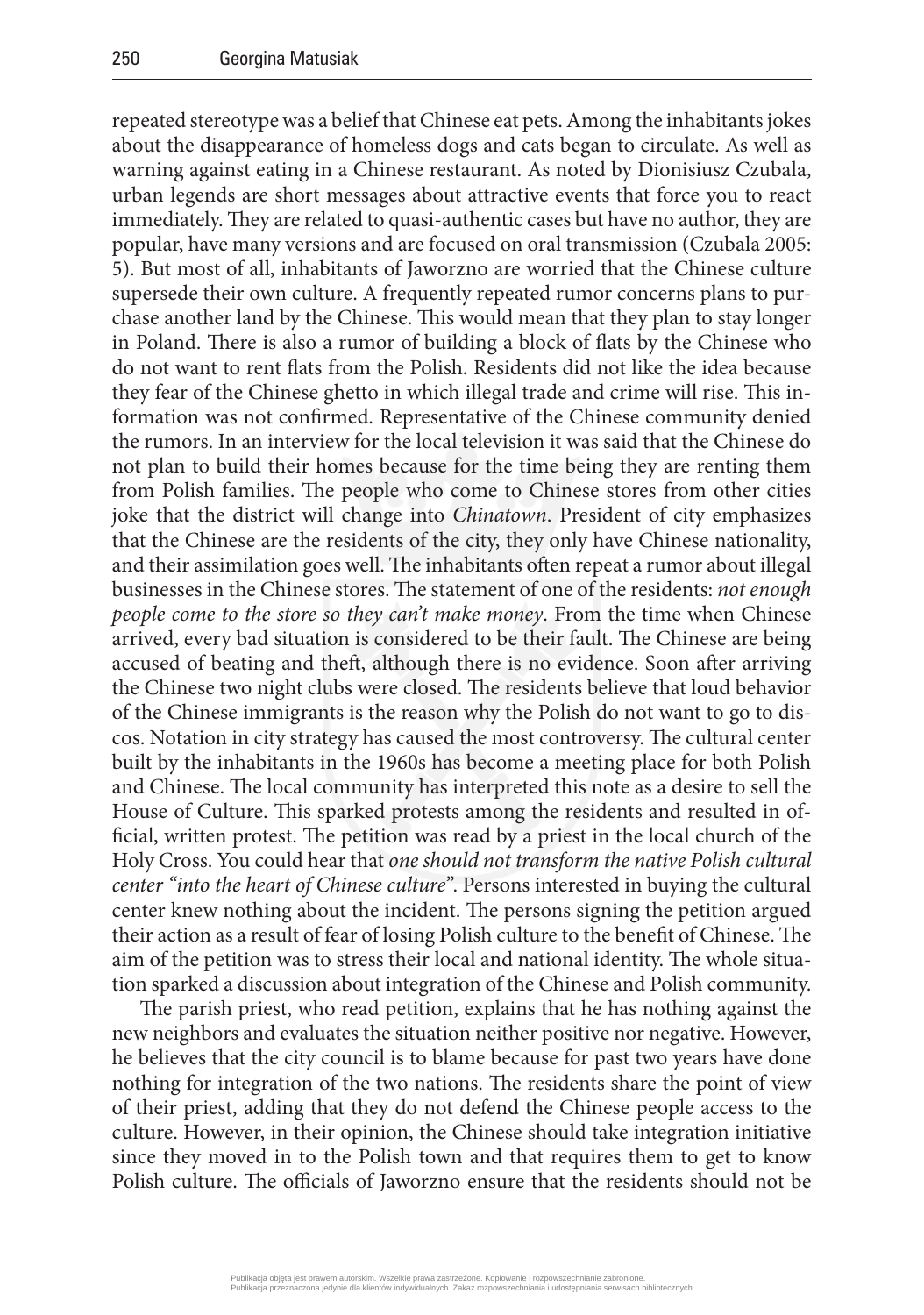afraid of the closure of the facility or narrowing its work. Nonetheless, the cultural center should be open to all residents, including the Chinese, because they are staying in the city legally. The representative of "Silesia Chinese Center" company Tingting Liu persuades that the Chinese are willing to cooperate. However, for possible cross-cultural exchange between the residents of Jaworzno and the Chinese group, first there must be a plan of some interaction (*Spór o dom kultury w Jaworznie*). After the whole situation, the people shared opinions but negative ones are much stronger. The opinion most frequently repeated by the people is that the Chinese came from a poor country where they had nothing. That is why they should be grateful to the Polish.

During the research I wondered if the community concerns are justified or not. This is undoubtedly a new situation which awoke fear. You cannot, however, be judgemental about it because fault lays neither with inhabitants nor the Chinese. It is difficult for everyone, but not without hope. Emerging stereotypes and allegations result from contact with something different and they represent a kind of defensive action. I also wonder whether it is possible for the city authorities to take an initiative which would bring the Polish and Chinese closer. Would such proposals not meet with protest, because they would be imposed,and integration itself would not be natural? Among the ideas to alleviate such a mutual concern was a project of cultural meetings which should bring closer the people as well as the customs and traditions of both cultures, or arranging a day of Polish and Chinese cuisine. So far, the projects have not been accomplished. It is worth mentioning that the children of Chinese origin who attend Polish kindergartens and schools are the easiest to assimilate, and the young people who are eager to learn the Polish language and uses the cultural offer of city, such as concerts, exhibitions, film screenings.

Meeting with Other is not only about confrontation with our own views, value systems, but is also an opportunity to reflect on our own culture. It is a possibility to self-determination. Kapuscinski wrote that Other is a mirror in which one can reflect and realize who he is (Kapuściński 2006: 36). Socializing with the Other can take different forms. From positive, recognized as a mutual exchange, understood as an opportunity to broaden views of the world, deepening knowledge, making new contacts; to negative symptoms, such as conflicts, aggression, intolerance. However, it never remains neutral. After analyzing residents opinions and press releases, it seems to me that at present we cannot determine how the Polish-Chinese neighborhood will develop and which form it would have taken. We can only speculate.

Recently, the local press informed about the sale of one of the halls planned by the Chinese investors. The press also claim that the investors are going to suspend the constructions planned for the following years. The Chinese explain their decision with market stagnation and the failure of the city to redeem the conditions of the contract. A company representative did not officially confirm that news. As with any information about the Chinese neighbors, the opinions of the Jaworzno residents were again divided. Some of them see it as a chance to leave Jeleń by the